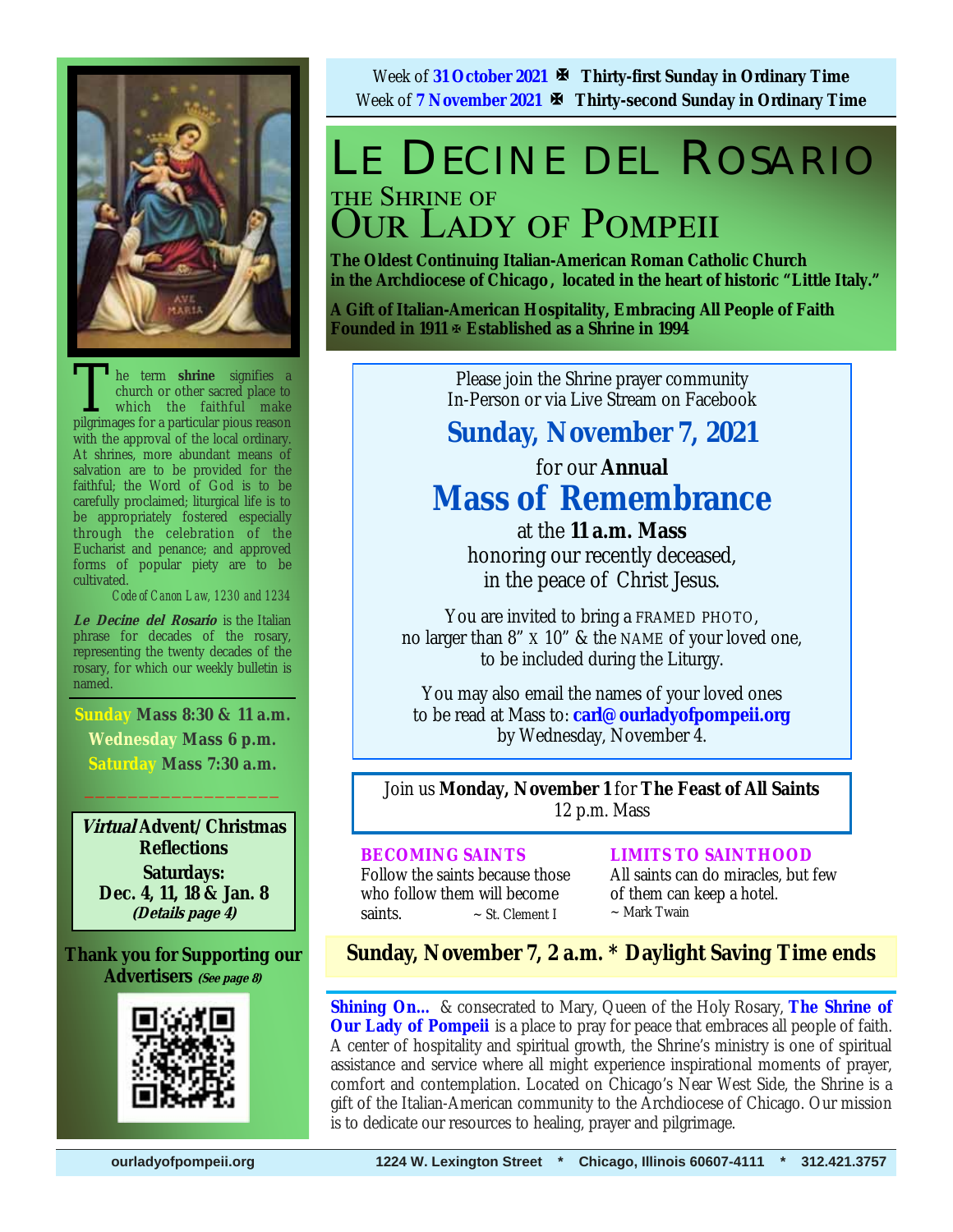#### A P l a c e t o P r a y f o r P e a c e… *where your heart always has a home!*

#### **READINGS FOR OCTOBER 31:** International Commission on English in the Liturgy Corporation. All rights reserved

**First Reading** - The LORD, the God of your fathers, will give you a land flowing with milk and honey (Deuteronomy 6:2-6).

**Psalm** - I love you, Lord, my strength (Psalm 18).

#### **READINGS FOR THE WEEK OF OCTOBER 31:**

**Monday:**  Rv 7:2-4, 9-14; Ps 24:1-6; 1 Jn 3:1-3; Mt 5:1-12a

**Tuesday:**  Wis 3:1-9; Ps 23:1-6; Rom 5:5-11 *or*  6:3-9; Jn 6:37-40

**Wednesday:**  Rom 13:8-10; Ps 112:1b-2, 4-5, 9; Lk 14:25-33

#### **READINGS FOF NOVEMBER 7:**

**First Reading** - The widow of Zarephath had only a handful of flour and a little oil but made a little cake for Elijah (1 Kings 17:10-16).

**Psalm** - Praise the Lord, my soul! (Psalm 146).

#### **READINGS FOR THE WEEK OF NOVEMBER 7:**

**Monday:** Wis 1:1-7; Ps 139:1b-10; Lk 17:1-6

**Tuesday:**  Ez 47:1-2, 8-9, 12; Ps 46:2-3, 5-6, 8-9; 1 Cor 3:9c-11, 16-17; Jn 2:13-22 **Wednesday:**  Wis 6:1-11: Ps 82:3-4, 6-7; Lk 17:11-19

### **MASS IN REMEMBRANCE FOR OCTOBER 31:**

Henry Andrucki Philip Bartolotta Gilda & Tommy Bartuch Diana Bifero Francesca Perillo Camelo Romana & Angelo Caputo Phyllis Marnell Coleman Deceased members of the Colosimo family Ron Consalvo Suzanne Dalesandro Oscar O. D'Angelo

**Gifting Ideas** 

\* Ritual of Lighting a Candle

Marie Davino Theresa Davis Carmie (Shoes) De Laurentis Joseph & Theresa Di Buono Salvatore & Marie Di Buono Toni & Jimmy Di Fiore Jill Epsteen Nello, Marilyn & Salvatore Ferrara Donald F. Flynn Marge Gamble Vincent Gemino

- Joseph L. Planera \* Perpetual Light Society \* Memorial Donations
- \* Engraved Memorial Pavers

**Second Reading** - Jesus is always able to save those who approach God through him (Hebrews 7:23-28).

The English translation of the Psalm Responses from the *Lectionary for Mass* © 1969, 1981, 1997,

**Gospel** - To love God with all your heart and to love your neighbor as yourself is worth more than all burnt offerings and sacrifices (Mark 12:28b-34).

**Thursday:**  Rom 14:7-12; Ps 27:1bcde, 4, 13-14; Lk 15:1-10

**Friday:**  Rom 15:14-21; Ps 98:1-4; Lk 16:1-8

**Saturday:**  Rom 16:3-9, 16,

22-27; Ps 145:2-5, 10-11; Lk 16:9-15

**Second Reading** - Christ will appear a second time to bring salvation to those who eagerly await him (Hebrews 9:24-28).

**Gospel** - Beware of those who like to go around in long robes and accept greetings in the marketplaces and places of honor at banquets (Mark 12:38-44 [41-44]).

**Thursday:**  Wis 7:22b - 8:1; Ps 119:89-91, 130, 135, 175; Lk 17:20-25

Angela Grespan

Audrey Karnicki Clara Laino Anthony & Antonette "Babe" Lanzito Marie Lonero Midge & Patsy Mancini Cynthia Marano Jeanine Navigato Mr. & Mrs. Jack Panico

**Friday:** Wis 13:1-9; Ps 19:2-5ab; Lk 17:26-37

**Saturday:**  Wis 18:14-16; 19:6-9; Ps 105:2-3, 36-37, 42-43; Lk 18:1-8

Sam, Rose & Clara Guardino Ernesto Ponticiello Provenzano Family Frank Rappa Bernard & Dorcas Roman Laura Roman Rudolph "Rudy" Tarantino Jimmy Tavolino Jr. Donald, Frances & Michael Jesse Van Camp



For details, please visit **www.ourladyofpompeii.org**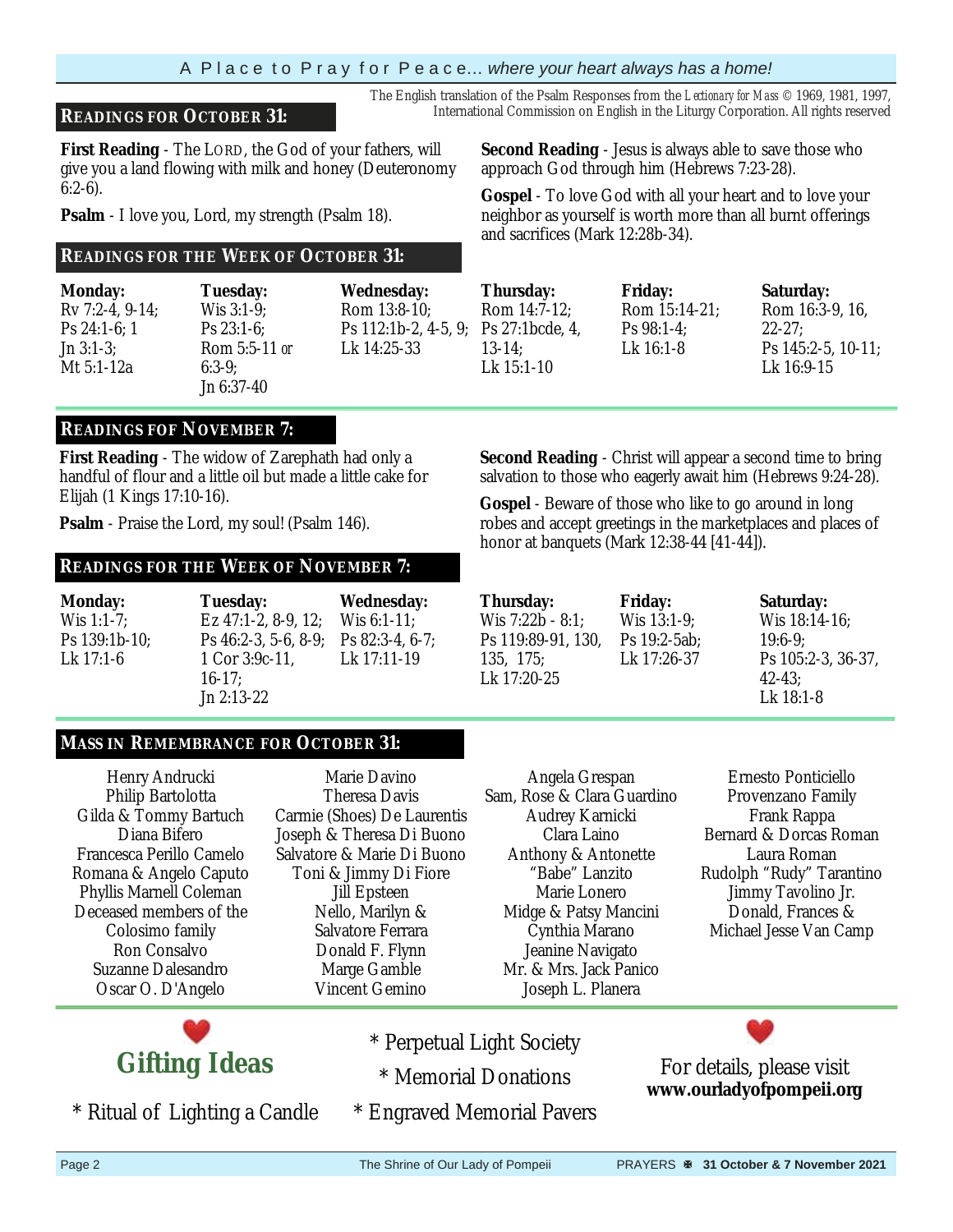#### **PRAYERFUL INTENTIONS FOR OCTOBER 31:**

Special Intentions of Baroud Family Esther Bartolatta Peachie Basile Rachel Bishop Debbi Brunetti Eleanore Camardo Ann Canada Capitanini Family/ Italian Village Capuano Family Mrs. Linda Caputo Carlina Castilla Giovanni Cesario Bea Cunningham

Barry Dalesandro Michael D'Alexander Mary Jo Davidson Annamarie Di Buono Fr. Dan Fallon Anthony, Lucy & Josephine Fiore Fr. Mike Gabriel Joan Galullo Carol Gancer Colleen Grant Craig Grant Mike Johannsen Eileen Knight Cathy La Rocco

Denna Laing Carl Liture Niece of Molly & Leonard Lobo Paul Lutton Grace Macaluso **Marco** Ken Mercury Amber Miller Andy Montano Carmella Morris Sam Mosillami Mary Murray Mase & Laverne Narcissi Patricia Newmann

Albertina Novotny Phyllis Reda Denise Rodriguez John Savino Barbara Schifler Nancy Screiber Jeannine Valentino Renée Van Camp Leonarda Vaniglia Jamie & Nicholas Vayda Tango Vera Alice Weiner Cpt. David Weir Souls in Purgatory

**PLEASE NOTE: Names submitted for PRAYERFUL INTENTIONS** will remain listed for 4 weeks (2 issues). Please contact the office to submit your request. Thank you!

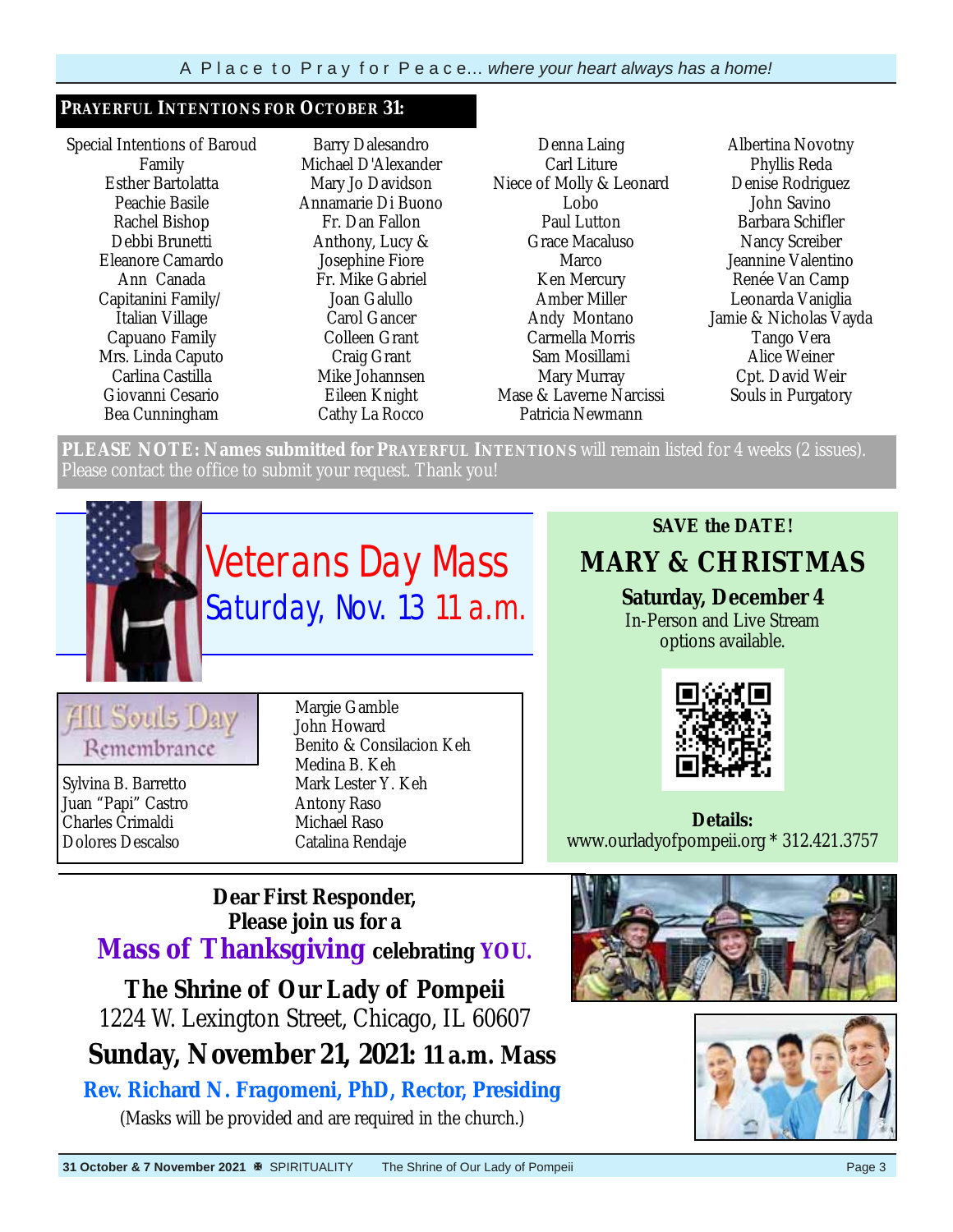*All Deceased Members from the Old Neighborhood* 

*All the Deceased Members of the Pompeii Auxiliary* 

Isabelle Albanese Richard Albanese Ignacio Ambubuyog John & Lena Arpino Mary Bartucci Gilda Bartuch James V. Battaglia Battaglia Family Louis & William Biegler & Family Antonio Bifero Anna & Bruno Bracco Vito Brunetti Camelia Bufalino Italia Nella Calabria Italo & Isabella Calabria Calabria Family Gemma Candreva Argondizzo Paul Capuano Vittoria Cesario Cesario Family Celestino & Saletta Chiordi Robert S. Clementi Phyllis Coleman Robert J. Colosimo Magdalena Concepcion Theresa Confessore Paul Corso Vera Concetta Cullen Marian & Robert Cunov Joseph J. Dalesandro Suzanne Dalesandro

**Auxiliary Bake Sale FUNDRAISER Sunday, November 21**  8:30 a.m. to 1 p.m. **WANTED!! Your Great, HOMEMADE HOLIDAY TREATS!** pies, cookies, breads, cakes, etc. **Drop off** at the Shrine, **Saturday, Nov. 20**  between 9 a.m. & 1 p.m. *or* Sunday morning. (Sorry, NO Pre-Orders)

**Perpetual Light Society**

**Perpetual Light Society** 

Dalesandro & Inedino Families Oscar O. D'Angelo Danza & Messina Family Giovanna D'Arrigo Marie Davino Ralph Robert Davino Robert Anthony Davino Carmen "Shoes" De Laurentis Joseph & Theresa Di Buono Salvatore & Marie Di Buono Rose Di Buono Alesia Anthony & Margaret Di Fiore Antoinette "Toni" Di Fiore James Di Fiore Di Lorenzo Family Dominic DiFrisco Autilia DiNunzio Anthony M. Discepolo, Sr. La Verne Dondlinger Jill Epsteen Jill Ann Epsteen Nicole M. Falbo Nello & Marilyn Ferrara Salvatore Ferrara The Fiore Family Alex & Mary Fosco Mary Aragosa Fragomeni Joseph Gambino Lucien Gambino Vivian Gambino Joseph L. Gambino, Jr. Garramone Family Vincent Gemino Jonathan Gouoitis Joanne Grant

### **Feast of Santa Lucia**

**Sunday, December 12**  11 a.m. Mass

#### **Reception follows**

**CUCCIA tradizionale** 

Freewill donations will be gratefully received.

Angela & Mario Grespan Richard Grieco Richard Grieco Clara Guardino Sam & Rose Guardino Mary Impasto Peter B. Impasto Tony Izzi Walter & Stella Jagielnik Anna Marie Jenero Dr. Julio Jimenez Clara Laino Dominic "Lee" Laino Leonard Laino Louis & Josephine Laino Rafael L. Lamasan Anthony & Antonette "Babe" Lanzito Joseph & Tomasina Lanzito & Family Alba LoVerde Wright Edith Luciani Kenneth M. Maslak Annette Mategrano Dave Mc Carty Ted P. Milos Terry Milos Vincenzzo Morici Mosillami Family Nocerino Family Marie Palello Diane Panico Nancy Panico Nick & Filomena Panico Louis Panico, Jr. Mary Parenti Francesca Perillo Camelo Rose Periziani

Samuel "Blackie" Pesoli Eleanor & Guy Poderino Tom Priley Leonard Rago Balthasar & Sarafina Rappa Frank Rappa Raso Family Elisabetta Raspa Saverio L. Raspa Louis Reda Hugh William Ridgeford Rinella & Capone Families Louis Roberts Theresa Roberts Ben & Dorcas Roman Lawrence & Angie Rosone Joseph Russo Lena & Louis Scannicchio Joseph Scarpaci *St. Elena Society Members*  James & Phyllis Stafford Jennie Mae & Edward Strama Tancredi Family Angela & Rudy Tarantino James Tavolino, Jr. Marie Tebbano Tom & Irene Tobin Frank Trotti Agatha Tunzi Donald & Frances Van Camp John Van Weir Bernadette Worobey

## **Save the Dates! Advent Christmas Reflections**

**Musing on Music: Reflections on the Hymns of Advent A Four-Part Virtual Event** 

**Saturdays, 10:30 a.m. to 12:00 p.m. December 4 December 11 December 18 & January 8**  (Watch this spot *or* your emails for details)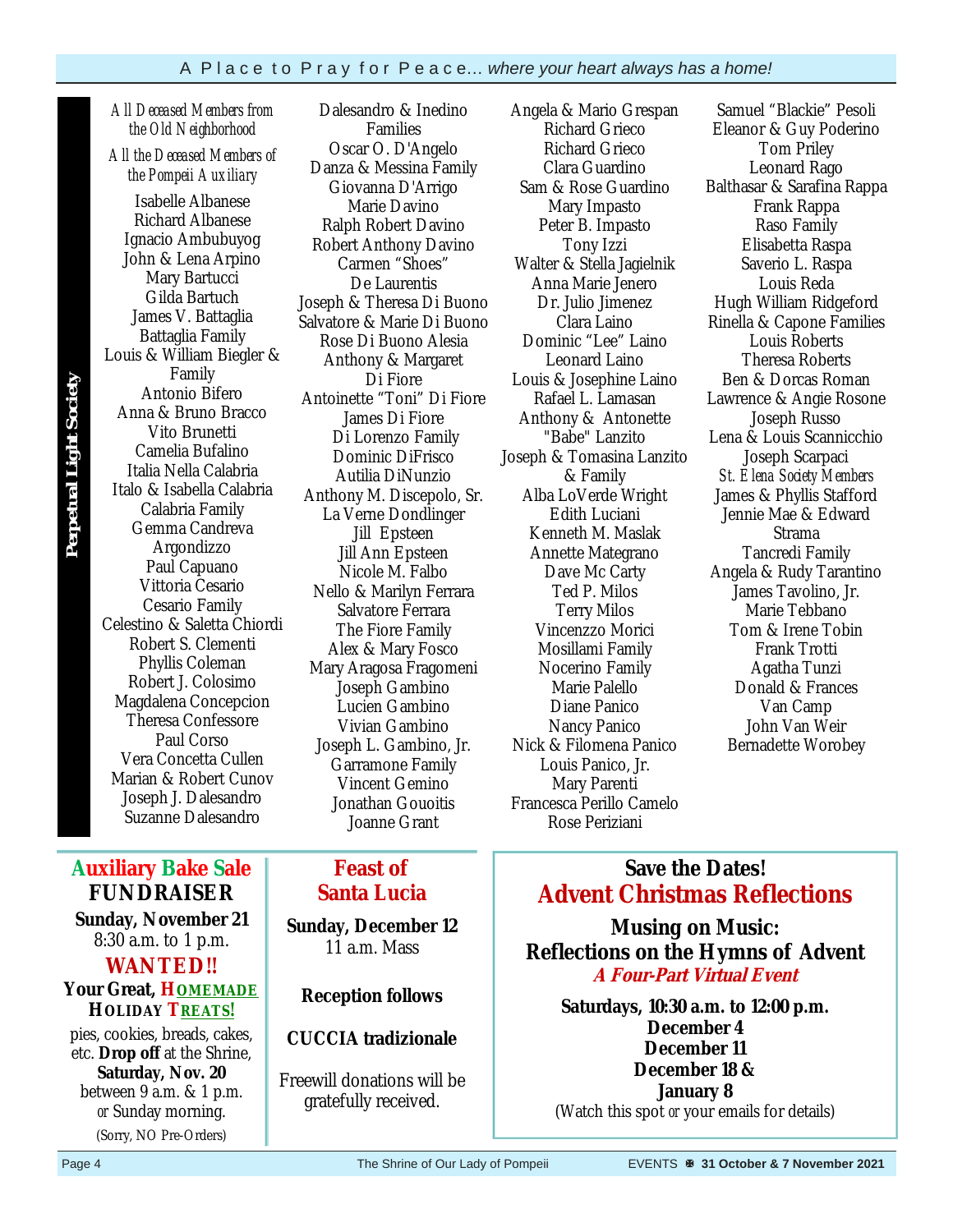**Garden of** 

 $\mathbf{R}$ ary

## **Engraved**



Each 4" x 8"

paver costs **250.00.**  ER A YEAR IN WHICH THE BELOVED MARY & CHRISTMAS CONCERT WAS HELD VIRTUALLY, WE ARE PLEASED TO ANNOUNCE THAT THIS YEAR'S CONCERT WILL BE A LIVE EVENT! THE SONIC SPLENDOR OF THIS ANNUAL CONCERT WILL RESONATE THROUGHOUT THE ACOUSTICAL JEWEL THAT IS THE SHRINE OF OUR LADY OF POMPEII AS WE WELCOME BACK THE INCOMPARABLE WILLIAM FERRIS CHORALE, UNDER THE DIRECTION OF INCOPITANABLE MAESTRO PAUL FRENC CHRISTMAS FAVORITES. ECHOES OF CHRISTMASES PAST, THE TIMELESS MELODIES OF THE SEASON, NEAPOLITAN SONGS, AND FAVORITES OF BELOVED FILM COMPOSER ENNIO MORRICONE WILL HELP TO RING IN THE SEASON! JOINING IN THE MUSICAL BANQUET WILL BE HARP VIRTUOSO, LAUREN HAYES, THE INCOMPARABLE SOPRANOS CAROL LOVERDE AND JOSIE FALBO, BARITONE ANTHONY RAGO AND OUR BELOVED RECTOR, REV. RICHARD FRAGOMENI, ACCOMPANIED BY A CHAMBER ORCHESTRA. JOIN US FOR WHAT PROMISES TO BE AN EXUBERANT AND HEARTWARMING EVENING OF HOLIDAY MUSIC MAKING.

## Mary and Christmas 2021

Online: ourladyofpompeii.org or Call: 312.421.3757 or Return this card with reservation.

I/We wish to sponsor the Mary and Christmas Concert in this way:

#### Archangel \$800

Includes Admission for Eight A Reserved Pew for Eight at the Concert in the Shrine Recognition in the Program Book Complimentary Valet Parking

#### Seraphim \$600

Includes Admission for Six A Reserved Pew for Six at the Concert in the Shrine Recognition in the Program Book Complimentary Valet Parking

#### Cherubim \$100

Admission for One Complimentary Valet Parking

#### Angel \$100

- □ Live Stream Concert from the comfort of your home! You will receive access instructions to the live streamed concert Friday, December 3rd.
- Regretfully, I/We cannot attend, but wish to contribute \$\_ to The Shrine of Our Lady of Pompeii.

You are cordially invited by Co-Chairs:

Lydia and David Allen Tara and Robert Cesario Patricia and Joseph Perillo Marietta and Louis Pullano Louis H. Rago

to attend

## Mary and Christmas 2021

Saturday, December 4, 2021

The Shrine of Our Lady of Pompeii 1224 West Lexington Street, Chicago

Concert begins at 7:45 p.m. sharp Doors open at 7:15 p.m.

The event will also be live streamed at 7:45 p.m. Saturday, December 4, 2021 Register online at: www.ourladyofpompeii.org

Fill out the enclosed reply card to register



**Complimentary Valet Parking** 

Please Print Clearly and Legible to avoid extensive print Clearly to avoid extensive print Clearly to avoid extensive print Clearly and Legible to avoid extensive print Clearly and Legible to avoid extensive print Clearly

The Shrine of Our Lady of Pompeii's annual Mary and Christmas concert will be presented as an in person event and also as a live streamed event. Please select your preference on the enclosed reply card.

| Name: PLEASE PRINT NAME                                                                                            |
|--------------------------------------------------------------------------------------------------------------------|
|                                                                                                                    |
|                                                                                                                    |
|                                                                                                                    |
| Email address is required to attend this live stream event. (Email will not be published).<br>PLEASE PRINT CLEARLY |
| $\Box$ Enclosed is my Check# in the amount of \$<br>Payable to The Shrine of Our Lady of Pompeii or                |
|                                                                                                                    |
| Signature: Signature:                                                                                              |
| Contact: Marcia Piemonte at 312.421.3757 or mlp@ourladyofpompeii.org<br>for further information                    |
| PLEASE NOTE: This is a Limited Seating Event.                                                                      |
| *Reservations are appreciated by Friday, November 26<br>in order to be included in the Program Book.               |
| Donations are tax deductible to the fullest extent of the law.                                                     |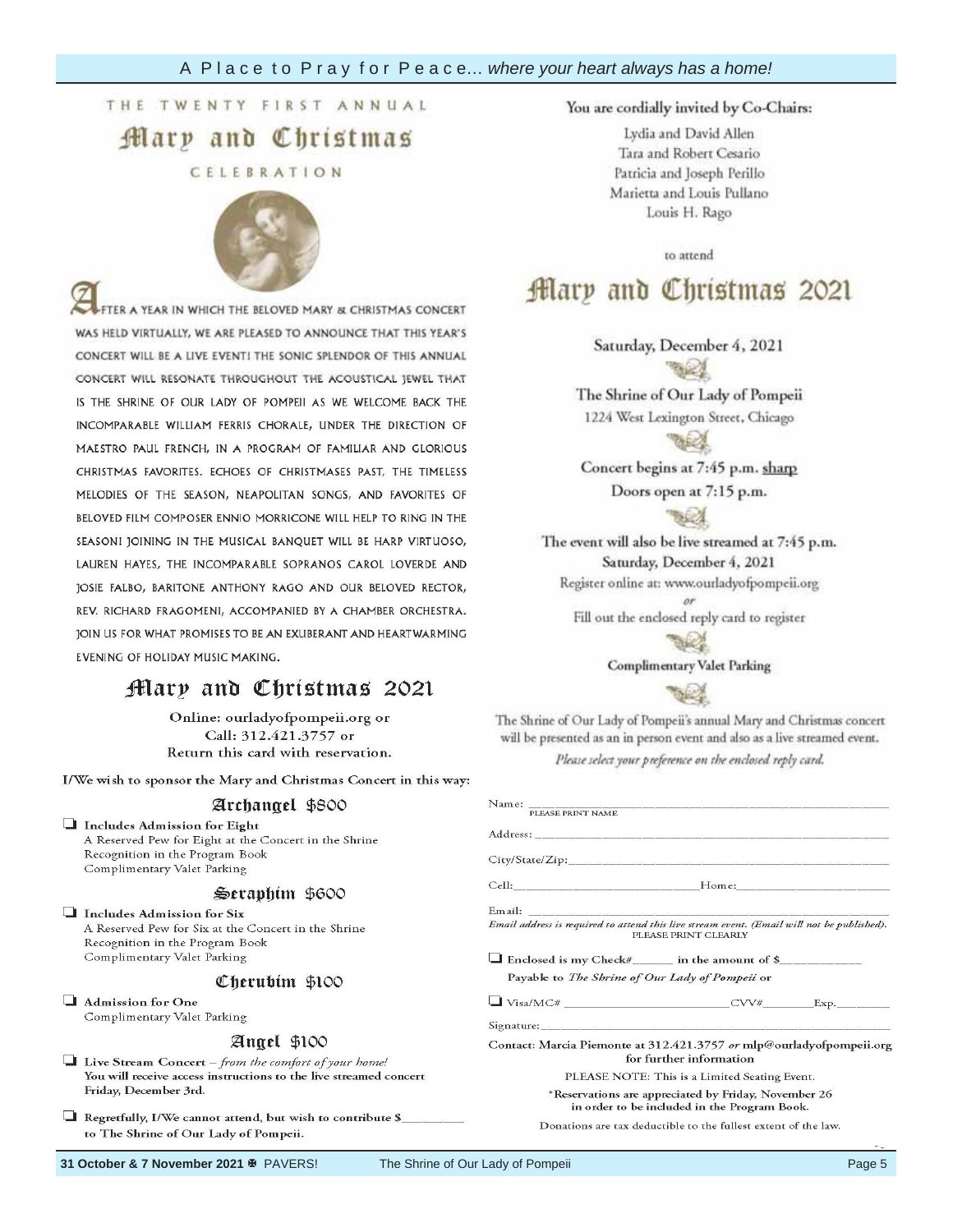#### A P l a c e t o P r a y f o r P e a c e… *where your heart always has a home!*

**Thirty-first Sunday in Ordinary Time October 31, 2021** 

You shall love the LORD, your God, with all your heart, and with all your soul, and with all your strength. *~ Deuteronomy 6:5*

**Thirty-second Sunday in Ordinary Time November 7, 2021**

The LORD keeps faith forever, secures justice for the oppressed,<br>gives food to the hungry.  $\sim$  *Psalm 146:7* gives food to the hungry.



**Has your Contact Information (Address, Email, Phone) Changed?**

Please let us know! **312.421.3757**  or **mps@ourladyofpompeii.org**.

# **JOIN UP at the SHRINE Shrine Auxiliary**

**meeting Nov. 7, 10 a.m.** We look forward to seeing our **Beloved Regulars** &

welcoming **New Men & Women**  who would like to check us out!

**ShrineAuxiliary@gmail.com** 



# **SHOPPING…**

Perhaps **you shop via Amazon…** did you know you can **support the Shrine**  as an Amazon Smile Charity at **no cost to you?** 

**Use the Link below to participate,** share with family, friends and co-workers. We can benefit thru your purchases **24/7/365!**

https://smile.amazon.com/ch/36-2170896



**Feeding God's Holy Family Sundays: November 14 \* December 12 Here are just a few ideas...** 

*(Please check food expiration dates)* 

### **SHOPPING LIST**

Low sugar cereal, regular cereal, Low salt & regular canned vegetables, Canned soup, Crackers (Saltines, wheat, etc), Rice, Pasta, Pasta sauce, Canned tomatoes, Canned tomato paste, Canned fruit, Boxed instant potatoes, Macaroni & Cheese, Canned Chicken, Turkey, Tuna, Juice (small cans or individual boxes), Chocolate, Hard candy (sugar free & reg),

Oatmeal (instant & regular), Pudding, Apple Sauce, Chunky or Creamy peanut butter, Fruit Cocktail, Jello, cookies, trail mix, chips, nuts, or granola bars.

**Thank You!**



# Shrine Logistics:

**DAILY MASS:** around the corner at **Our Lady of the Holy Family**, 1335 W. Harrison St., Chicago. 312.243.7400.

**OLHFParish@archchicago.org** for weekly schedule and updates.

**DAILY MASS & CONFESSION TIMES: St. John Paul II Newman Center at UIC,** 700 S. Morgan Street, Chicago, 312.226.1880. **Mass Times:** Su 11 a.m; M - F: 12:05 p.m.; **Confessions:** By Appointment: **JP2NEWMAN@GMAIL.COM**

**WASHROOMS** next door, downstairs in Shrine Hall.

**PLEASE REMEMBER The Shrine of Our Lady of Pompeii**  in your **will**. Contact **Mary Beth Howard 312.421.3757, ext. 319** or mbhoward@ourladyofpompeii.org. **Thank you!**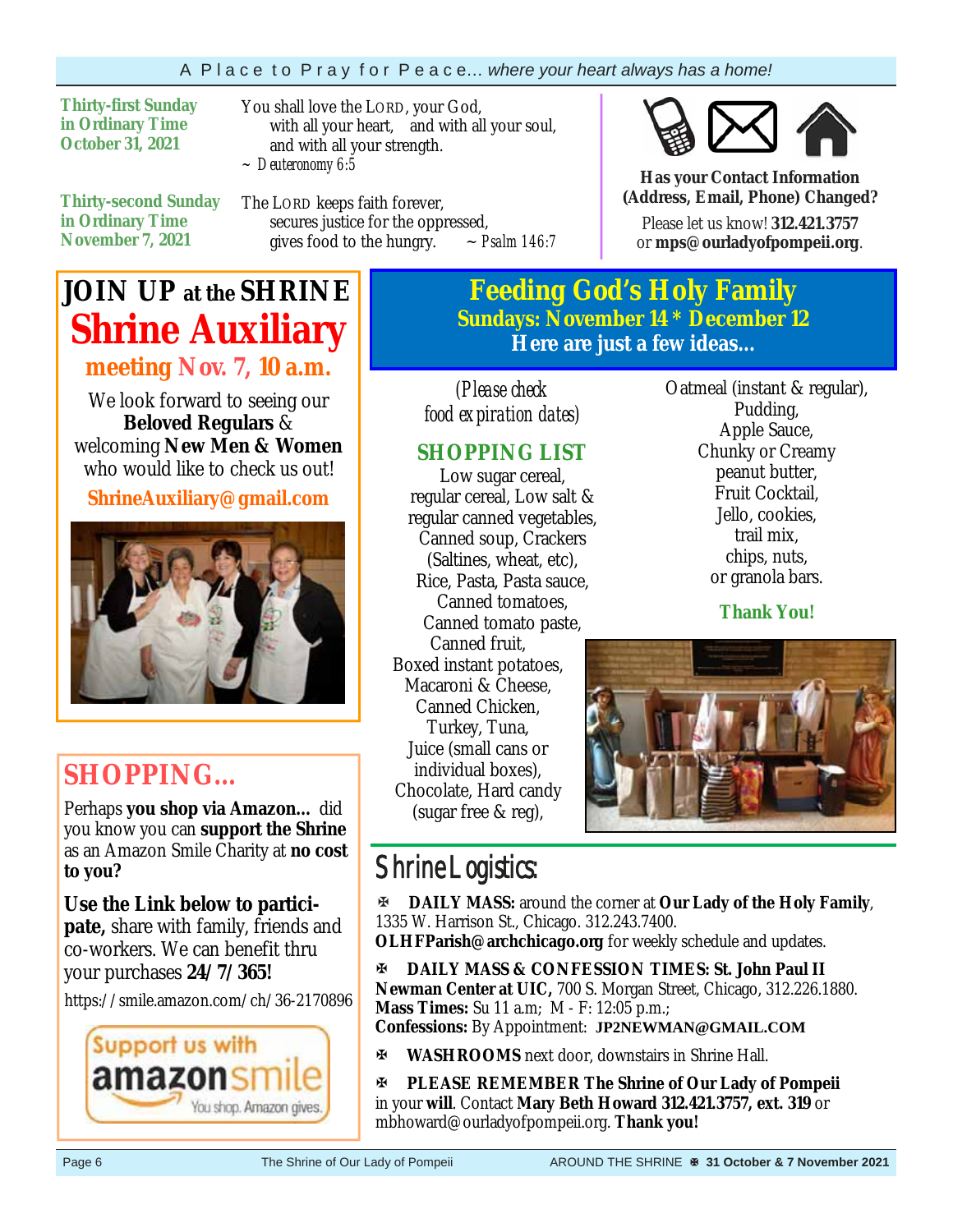# **Shrine Directory** Schedule of Services,

#### **Weekday Masses:**

 6:00 p.m. **Wednesday evenings** 7:30 a.m. **Saturday mornings**

**Sunday Eucharistic Liturgies:** 8:30 a.m. & 11 a.m.

**Padre Pio Prayer Cenacle** 6 p.m. **1st & 3rd Wed.** of month

**Anointing of the Sick:**  temporarily suspended due to Covid.

#### **Shrine Auxiliary Meetings: Sunday, November 7**

**Join Us,** 10 a.m. in the Shrine Hall, **shrineauxiliary@gmail.com** 

## Shrine Staff:

| Rev. Richard N. Fragomeni, PhD                     | $\mathbf{M}$            |
|----------------------------------------------------|-------------------------|
| ext. 317<br>Rector                                 | Co.                     |
| <b>Mary Beth Howard</b><br><b>Business Manager</b> | Co<br>ľ                 |
| mbhoward@ourladyofpompeii.org ext. 319             | J.                      |
| <b>Marcia Piemonte</b>                             | Pas                     |
| Director of Development/Special Events             | $\overline{\mathbf{a}}$ |
| mlp@ourladyofpompeii.org<br>ext. 310               | An                      |

**Programs and Groups**

**OLP Alumni & Friends:**  Join us!! **gracedv@aol.com Volunteers always welcome** at the Shrine, call **312.421.3757.**  Join us!!

**Shrine LITURGICAL MINISTRY VOLUNTEER** Forms are located on tables at the back of the church.



| <b>Director of Pilgrimage Ministry</b>                                      | ext. 306 |  |
|-----------------------------------------------------------------------------|----------|--|
| <b>Mary Shimandle</b><br><b>Colleen Grant</b><br>Communications Coordinator |          |  |
| mps@ourladyofpompeii.org                                                    | ext. 323 |  |
| J. Carl Wachsmann. M.A.<br>Pastoral Associate<br>carl@ourladyofpompeii.org  | ext. 315 |  |
| Archives/Sacramental Records<br>records@ourladyofpompeii.org<br>ext. 303    |          |  |

# Schedule of Presiders through Sunday, November 7:

| $6:00$ p.m.<br>❖<br>$7:30$ a.m.<br>❖<br>8:30 & 11:00 am<br>❖<br>$6:00 \text{ pm}$<br>❖<br>$7:30$ am<br>❖<br>8:30 & 11:00 am<br>❖ | Wednesday, October 27:<br>Saturday, October 30:<br>Sunday, October 31:<br>Wednesday, November 3:<br>Saturday, November 6:<br>Sunday, November 7: | Fragomeni<br>Fragomeni<br>Groark<br>Tverdek<br>Tverdek<br>Halstead                        |
|----------------------------------------------------------------------------------------------------------------------------------|--------------------------------------------------------------------------------------------------------------------------------------------------|-------------------------------------------------------------------------------------------|
| Executive/Financial<br>Council:                                                                                                  | John Calfa<br>Velda Davino<br>Tracey Di Buono<br>Lissa Druss<br>Mario Leggero                                                                    | Andrew Lisowski<br>Tomasina Perry<br>Brian Roman<br>Dave Van Camp                         |
| <b>Commissions:</b><br><b>Engagement:</b><br>Cindy Conrath<br>Daniel Conrath                                                     | Lissa E. Druss, Cav. OSRI<br>Marcia Piemonte<br>Jaclyn Puccini<br>Jim Puccini<br>Joyce Puccini                                                   | Liturgical:<br>Dan Overstreet<br><b>Julie Priest</b><br>Josephine Rizzo<br>Carl Wachsmann |

# Stewardship Report

**FINANCIAL REPORT FISCAL YEAR (2021-2022)** 

| <b>YTD thru October 24, 2021</b>         |  |          |  |  |
|------------------------------------------|--|----------|--|--|
| Operating Collection Budgeted \$56,667   |  |          |  |  |
| Operating Collection Received \$ 57,854* |  |          |  |  |
| <b>YTD Difference</b>                    |  | 1.187    |  |  |
| <b>Source of Support</b>                 |  |          |  |  |
| <b>Masses</b>                            |  | \$41,654 |  |  |
| <b>Give Central</b>                      |  | \$16,200 |  |  |

#### **To Donate** your **Sunday Offering Online:**

 $\overline{\phantom{a}}$  ,  $\overline{\phantom{a}}$  ,  $\overline{\phantom{a}}$  ,  $\overline{\phantom{a}}$  ,  $\overline{\phantom{a}}$  ,  $\overline{\phantom{a}}$  ,  $\overline{\phantom{a}}$  ,  $\overline{\phantom{a}}$  ,  $\overline{\phantom{a}}$  ,  $\overline{\phantom{a}}$  ,  $\overline{\phantom{a}}$  ,  $\overline{\phantom{a}}$  ,  $\overline{\phantom{a}}$  ,  $\overline{\phantom{a}}$  ,  $\overline{\phantom{a}}$  ,  $\overline{\phantom{a}}$ 

**\*** go to **www.GiveCentral.org,**

Shrine of Our Lady of Pompeii *or*  **\* TEXT "Sunday"** to **312.553.0753 for ELECTRONIC GIVING**

\_\_\_\_\_\_\_\_\_\_\_\_\_\_\_\_\_\_\_\_\_\_\_\_\_\_\_\_\_\_\_\_\_ **THANK YOU** for your thoughtful generosity & ALL you do to keep us going! \_\_\_\_\_\_\_\_\_\_\_\_\_\_\_\_\_\_\_\_\_\_\_\_\_\_\_\_\_\_\_\_\_

#### **The Shrine** is **not subsidized** by the **Archdiocese of Chicago** and **relies solely on your continued generosity.**

We know that you cannot always worship with us. Your *Sunday Giving* underwrites every annual operating expense and we appreciate your kindness in this regard.

#### **SAINTS & SPECIAL OBSERVANCES**

### **Week of October 31:**

| Sunday:         | Halloween                              |
|-----------------|----------------------------------------|
| <b>Monday:</b>  | <b>All Saints</b>                      |
| <b>Tuesday:</b> | Commemoration of                       |
|                 | All the Faithful Departed              |
|                 | (All Souls' Day);                      |
|                 | <b>Election Day</b>                    |
|                 | <b>Wednesday:</b> St. Martin de Porres |
| Thursday:       | St. Charles Borromeo                   |
| <b>Friday:</b>  | <b>First Friday</b>                    |
| Saturday:       | <b>Blessed Virgin Mary;</b>            |
|                 | <b>First Saturday</b>                  |
|                 | <b>Week of November 7:</b>             |
| Sunday:         | <b>Natl Vocation Awareness</b>         |
| Tuesday:        | Dedication of the                      |
|                 | Lateran Basilica                       |
| Wednesday:      | St. Leo the Great                      |
| Thursday:       | St. Martin of Tours;                   |
|                 | Veterans Day                           |
| Friday:         | St. Josaphat                           |
| Saturday:       | St. Frances Xavier Cabrini             |